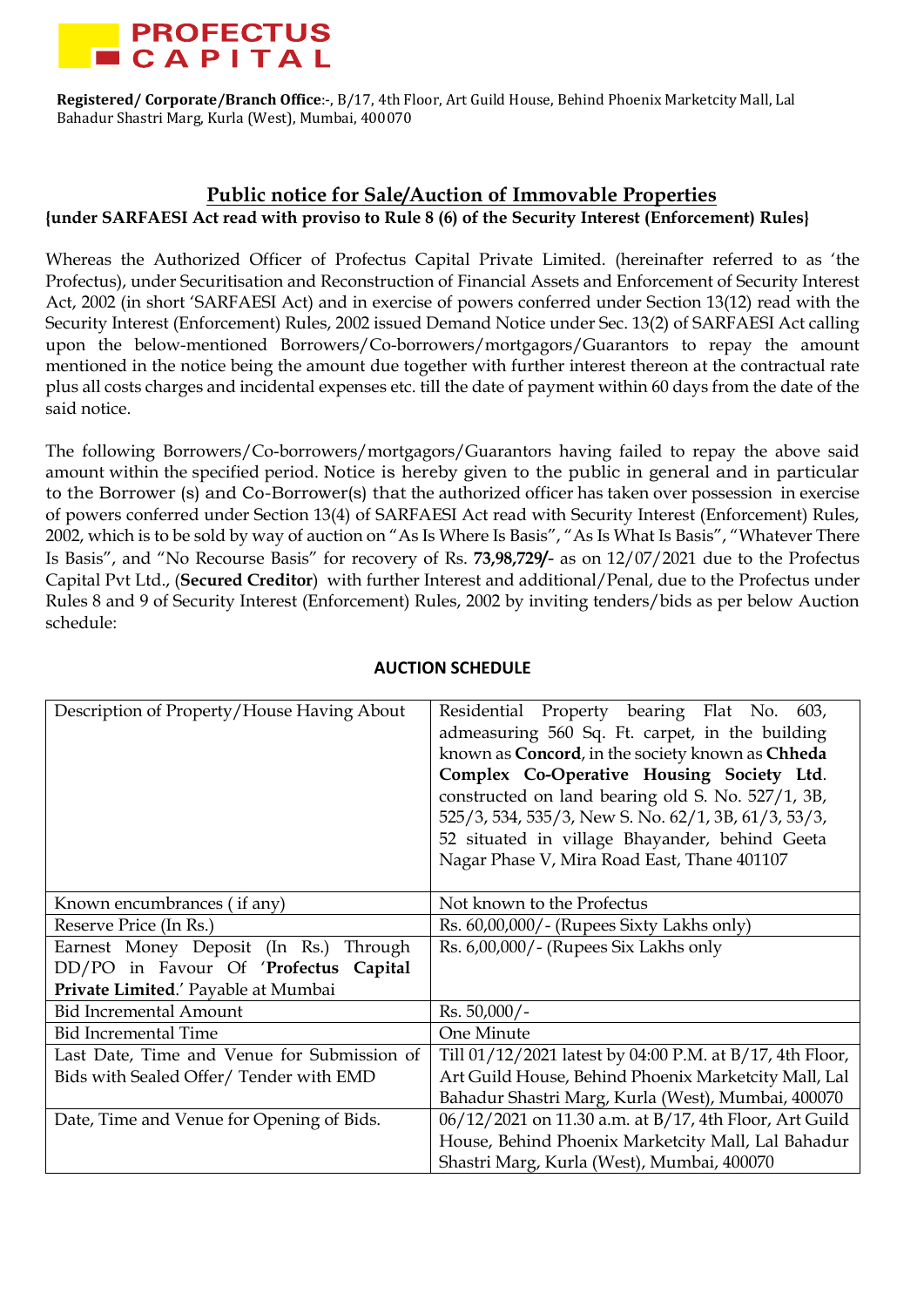

| <b>Inspection of Properties</b>                 | 26/11/2021 to 27/11/2021 between 11am to 4pm        |
|-------------------------------------------------|-----------------------------------------------------|
| Cost of Tender / Bid Cum Auction Form           | <b>NIL</b>                                          |
| Return of EMD Of Unsuccessful Bidders           | Within Seven working days from the date of Auction. |
| Last Date for Payment Of 25% Of Accepted        | The payment should be made latest by next working   |
| Bid<br>for Confirmed<br>Successful<br>Highest   | day from the date of bid confirmation               |
| Bidder(Inclusive of EMD)                        |                                                     |
| Last Date for Payment of Balance 75% Of Highest | Within 15 days from the date of bid/Sale            |
| Bid                                             | Confirmation                                        |
|                                                 | <b>Borrower's Details</b>                           |
| Co-Borrower/<br>Guarantors<br>Borrower/         | Balwa Floor Mill Pvt. Ltd<br>$\mathbf{1}$           |
| /Mortgagor Name                                 | Abdul Aziz Umar Balwa                               |
|                                                 | Hasnaian Umar Balwa<br>3.                           |
|                                                 | Umar Abdul Razak Balwa                              |
|                                                 | Mrs. Sufiya Umar Balwa<br>5.                        |
|                                                 |                                                     |
| of Demand Notice U/Sec.13(2)<br>Date<br>Of      | 13th July, 2021                                     |
| <b>SARFAESI Act</b>                             |                                                     |
| $U/S-13(2)$<br>Of<br>Amt. Of Demand<br>Notice   | Rs. 73,98,729/- (Indian Rupees seventy-three lakhs  |
| SARFAESI Act (In Rs.)                           | ninety-eight thousand seven hundred twenty-nine     |
|                                                 | Only)                                               |
| Date of Possession                              | 4 <sup>th</sup> October, 2021                       |
| <b>Publication Date of Possession Notice</b>    | 5th October, 2021                                   |
|                                                 |                                                     |
| Outstanding Dues (In Rs.) as on 12/07/2021      | Rs. 73,98,729/-                                     |

## **Terms and conditions of auction:-**

- 1. The description of the property that will be put up for sale is in the Schedule. The sale will also be stopped if, amount due as aforesaid, interest and costs (including the cost of the sale) are tendered to the 'Authorized Officer' or proof is given to his satisfaction that the amount of such secured debt, interest and costs has been paid. At the sale, the public generally is invited to submit their tender personally. No officer or other person, having any duty to perform in connection with this sale shall, however, directly or indirectly bid for, acquire or attempt to acquire any interest in the property sold.
- 2. If the Borrower pays the amount due to the Profectus in full before the date of sale, the sale is liable to be stopped. The sale shall be subject to the conditions prescribed in the Security Interest (Enforcement) Rules, 2002 and to the following further conditions:
- 3. Bidder shall have to give complete offer.
- 4. The bidders have to submit the bid form in a sealed envelope with the details like, (i) full name and particulars of the individual bidder/bidder company/bidder firm/bidder organization (ii) copy of PAN Card (iii) Active Mobile Number (iv) Email Address and (v) Proof of Address. The offers along with the relevant KYC documents and the EMD shall be put in an envelope which should be sealed and super scribed with "Offer from Mr/Ms/ M/s. \_\_\_\_\_\_\_\_\_\_\_\_\_\_\_" for purchase of the Secured Asset(s) / property of **Hasnaian Umar**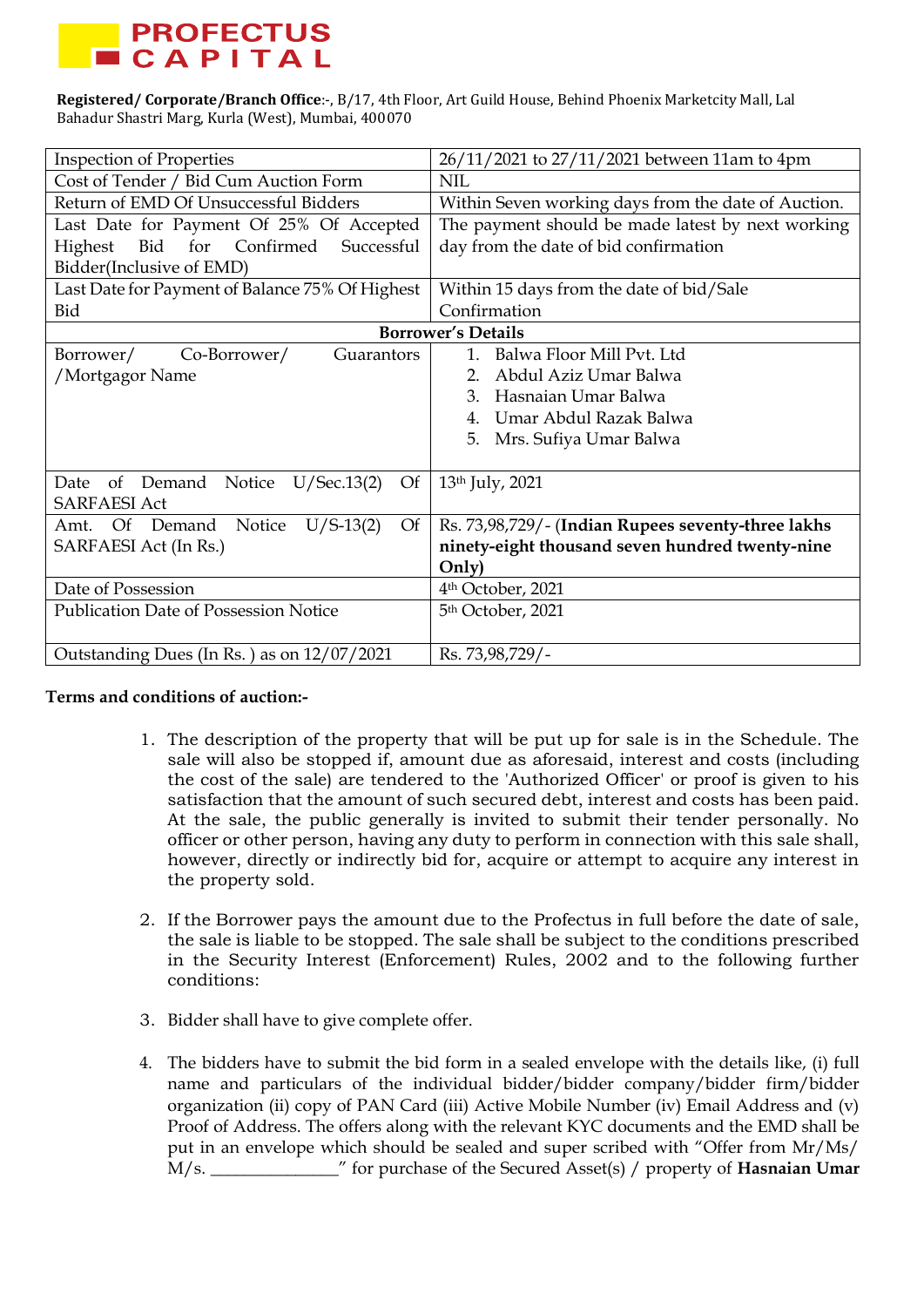

> **Balwa, Umar Abdul Razak Balwa and Mrs. Sufiya Umar Balwa** (name of the owner of the mortgage property) and the envelope be dropped during normal working hours in the TENDER BOX kept/ in the office of the Authorised Officer at Profectus Capital Private Limited, B/17, 4th Floor, Art Guild House, Behind Phoenix Marketcity Mall, Lal Bahadur Shastri Marg, Kurla (West), Mumbai, 400070.

- 5. Each tender / Bid/offer shall be accompanied by and Earnest Money Deposit (EMD) equal to 10% of the offer amount (s), by D.D. / Pay Order in favour of 'Profectus Capital Private Limited' payable at Mumbai . D.Ds / P.Os should be purchased by the tenderer/bidder or on his/her behalf only.
- 6. Bids received after the due date & time will not be considered.
- 7. The tenderer/bidder will have to abide by the rules and regulations of the Local Authority with respect to transfer or use of the said property.
- 8. As per Section 194 of Income Tax Act (as amended time to time), if property is sold above 50 Lakhs then buyer will have to pay appropriate TDS to the Government treasury and the TDS certificate has to be deposited in the Profectus.
- 9. The successful bidder shall deposit 25% of the bid amount (including 10% EMD deposited with the bid) immediately on the sale being confirmed in his/her favour. Payment to be made only in the form of Banker's Cheque/DD drawn in favour of 'Profectus Capital Private Limited' payable at Mumbai.
- 10. In case the successful bidder fails to deposit 25% of the bid amount as above earnest deposit shall be forfeited by the Profectus without any notice. The successful bidder shall deposit the balance bid amount within 15 days from the date of confirmation of sale by the Profectus or if the 15th day be a Sunday or other holiday, then on the first office day after the 15th day. In case of default in payment, entire amount so deposited shall be forfeited without notice and the property shall be resold. In such case the successful bidder shall have no claim/s in regard to the property or to any part of the sum for which it may be sold subsequently. The Profectus also reserves the right to sell the property by any of the modes prescribed under the SARFAESI Rules, 2002.
- 11. Inter-se Bidding to all the eligible bidders is allowed. The bidder(s) may improve his/their/its offer(s) by way of **inter se bidding** among the bidders. The inter se bidding shall commence at the moment of highest bid is opened. The bidder may improve their offer in multiple of the amounts mentioned under the column "**Bid Increment Amount**". The bidder who submits the highest bid amount and /or win in the inter-se bidding (not below the Reserve Price) shall be declared as Successful Bidder and a communication to that effect will be issued to the said highest bidder subject to approval by the Authorised Officer.
- 12. In the event of any default in payment of any of the amounts, or if the sale is not completed by reason of any default on the part of the purchaser/bidder within the aforesaid time limit and/or by whatsoever limit, the Profectus shall be entitled to forfeit all the monies paid by the purchaser/bidder till then and put up the secured asset(s) / property (ies) for sale/disposal again, in its absolute discretion and may also resale/offer the same to the second highest bidder . Further, all costs, charges and expenses incurred by the Profectus on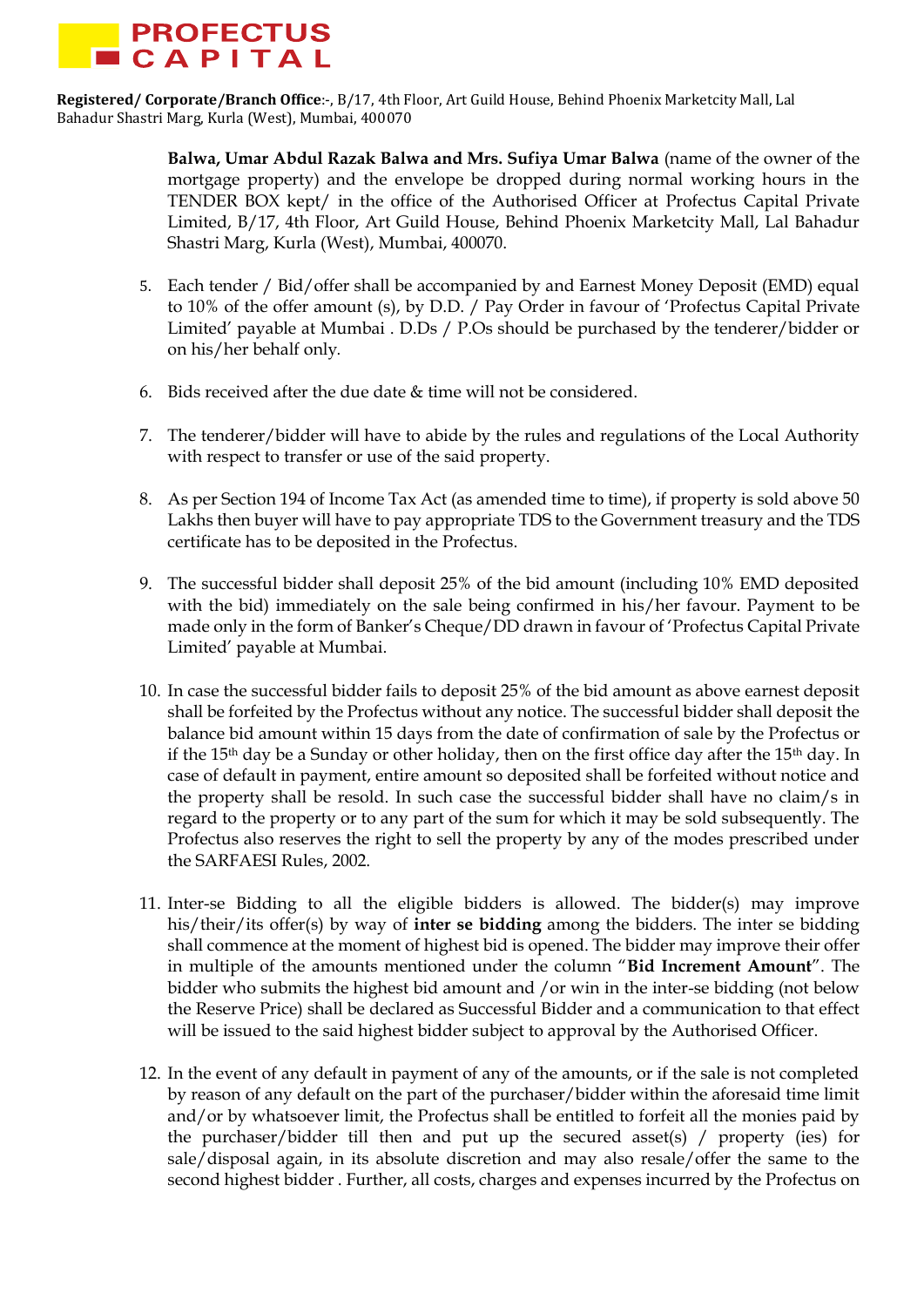

> account of such resale shall be borne and paid by the defaulting purchaser. The Profectus reserves its right, solely at its discretion and on such terms & conditions it may stipulate, to extend the aforesaid time limit.

- 13. Tenders/Bids will be opened by the Authorised Officer of the Profectus in the presence of the borrowers, Co-borrowers, mortgagors (if available) and the prospective buyers or their authorized representatives who may choose to remain present on the day and time as aforesaid, inter alia, for negotiations, for raising / revising their respective offers.
- 14. Any disputes / differences arising out of sale of the immovable property (ies) / secured asset(s) offered for sale shall be subject to the exclusive jurisdiction of Courts / Tribunals at Mumbai only.
- 15. The tenders/bids below Reserve Price and / or not accompanied by the for the appropriate EMD and all other documents as mentioned in clause 2 above shall be treated as invalid. However, the Authorized Officer reserves its right, at its sole discretion, to treat all such or any such tenders/bids as valid. The EMD will be returned to the unsuccessful tenderers/bidders within seven working days from the date of auction, without any interest thereon. The tenderers / bidders will not be entitled to claim any interest if the refund of EMD is delayed for any reason whatsoever.
- 16. To the best of knowledge and information of the Profectus, there are no other encumbrances. Statutory dues like property taxes, etc. be ascertained by the prospective purchaser (s).
- 17. The secured Asset(s) / property(ies) is / are offered for sale on "**As Is Where Is", "As Is What Is", "Whatever There Is" And "No Recourse" Basis**. The Profectus does not undertake any responsibility to procure any permission / license etc. in respect of the secured asset(s)/immovable property (ies) offered for sale or for any dues / charges including outstanding water/service charges, transfer fees, electricity dues, dues of the local authority and /or any other dues, taxes, encumbrances if any, in respect of the said immovable secured asset (s) / immovable property(ies).
- 18. The tenderers/ bidders are advised to in their own interest to satisfy themselves with the title and correctness of other details pertaining to the immoveable secured assets including the size/area of the immovable secured assets in question as also ascertain any other dues/liabilities/encumbrances from the concerned authorities to their satisfaction before submitting the tenders/bids. No queries in this regard shall be entertained at the time of opening tenders/holding auction. Offer(s)/Tenderer(s) whose offer is accepted by Authorised Officer shall not raise any grievance/complaint and shall not be permitted to withdraw after his offer is accepted by the Authorised Officer, either on the ground of discrepancy in size/area, defect in title or any other ground whatsoever. After the offer of tender/bid is accepted, such successful purchaser/his nominee shall be deemed to have unconditionally accepted all the terms and conditions of sale of immovable properties/secured assets and further shall be deemed to be waived all objections as to the title, descriptions, measurements etc. in respect of such immovable assets.
- 19. Tenders/bids with conditional offers shall be treated as invalid. Likewise correspondence about any change in the offers will not be entertained. If any tenderer/bidders wishes to give